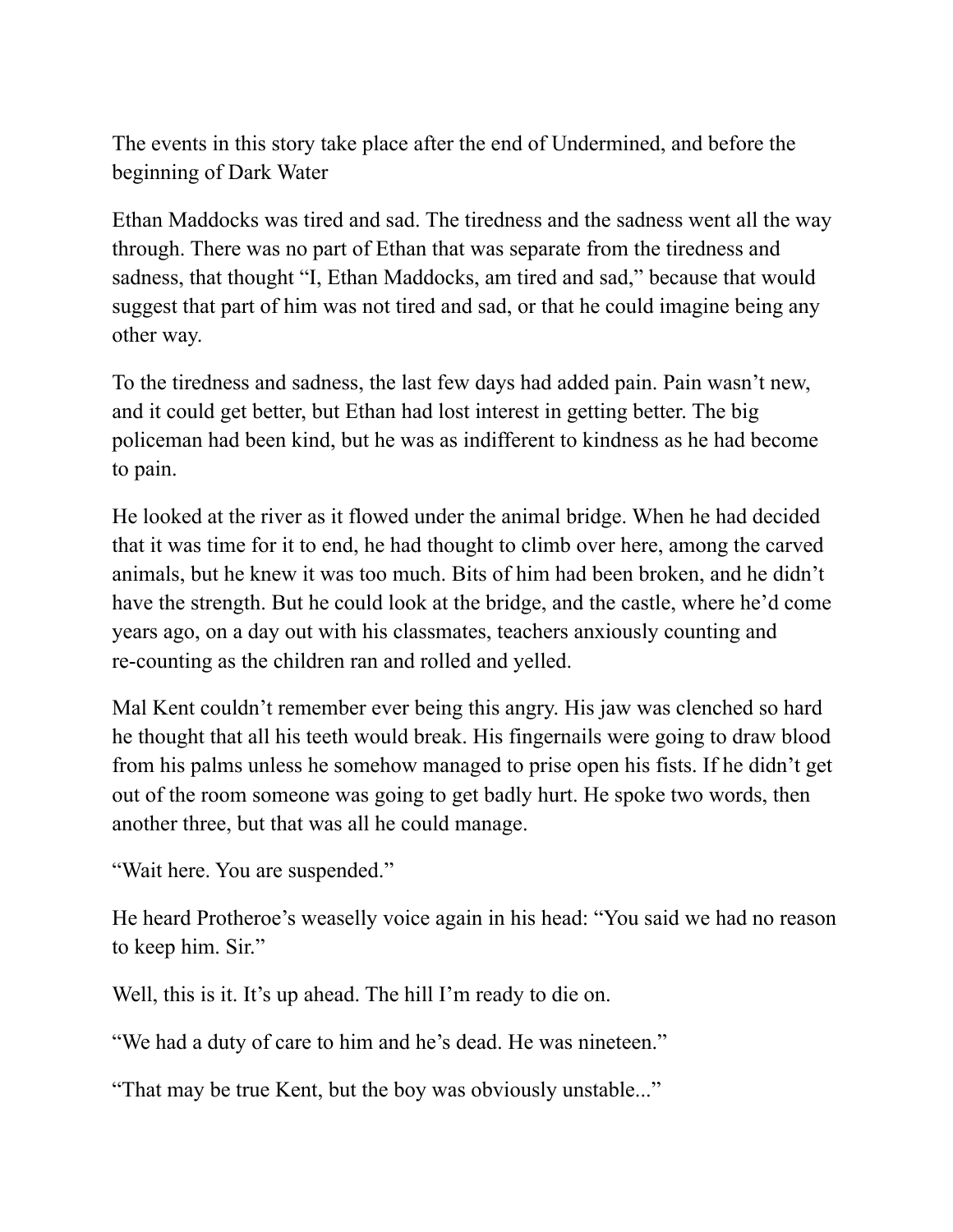"So we should have taken extra care. Suicide watch. Not watching while he commits suicide. As in not raping him in his cell."

"We don't have any evidence..."

"Sir, we have an unequivocal autopsy report. He was raped. In our cells. CCTV footage shows the officers going into the cell, and it shows them coming out, and then pushing a teenager out on a freezing morning, knowing he had nowhere to go. I have several copies of both the statement and the camera footage. I was called in from home sir, because the Custody Officer was too frightened to intervene. I took her statement."

"They will be disciplined, Kent, you can be sure of that."

"Not good enough."

He knew they would come for him, he just didn't know when. He'd had his car tyres slashed and dog shit left in his office. He went to work every morning knowing that no one would speak to him all day. He spent his days writing bullshit reports and his evenings at the gym and watching mindless TV. He broke up with the man he was starting to care for because there was no room in his life for anything but Ethan.

He spoke to the Coroner and he met several times with his MP. He asked for and was refused an appointment with the Police Commissioner. One day he found himself talking to a woman from Stonewall whose righteous anger made him cry, but she did find him other people to talk to, and slowly the pressure built. She reminded him that he was a detective, so he went out and found Ethan's friends, and learned about about his life as well as his death. He bought drinks for the pathologist and had him go through the autopsy report again. He investigated the men who had driven Ethan to his death, and he spoke to every officer in the custody suite the night Ethan was assaulted.

So when he walked over to his car after the gym one evening he wasn't surprised to be met by four men with pick axe handles. He'd been waiting and they hadn't let him down. He reached into his pocket and flipped the recording switch on his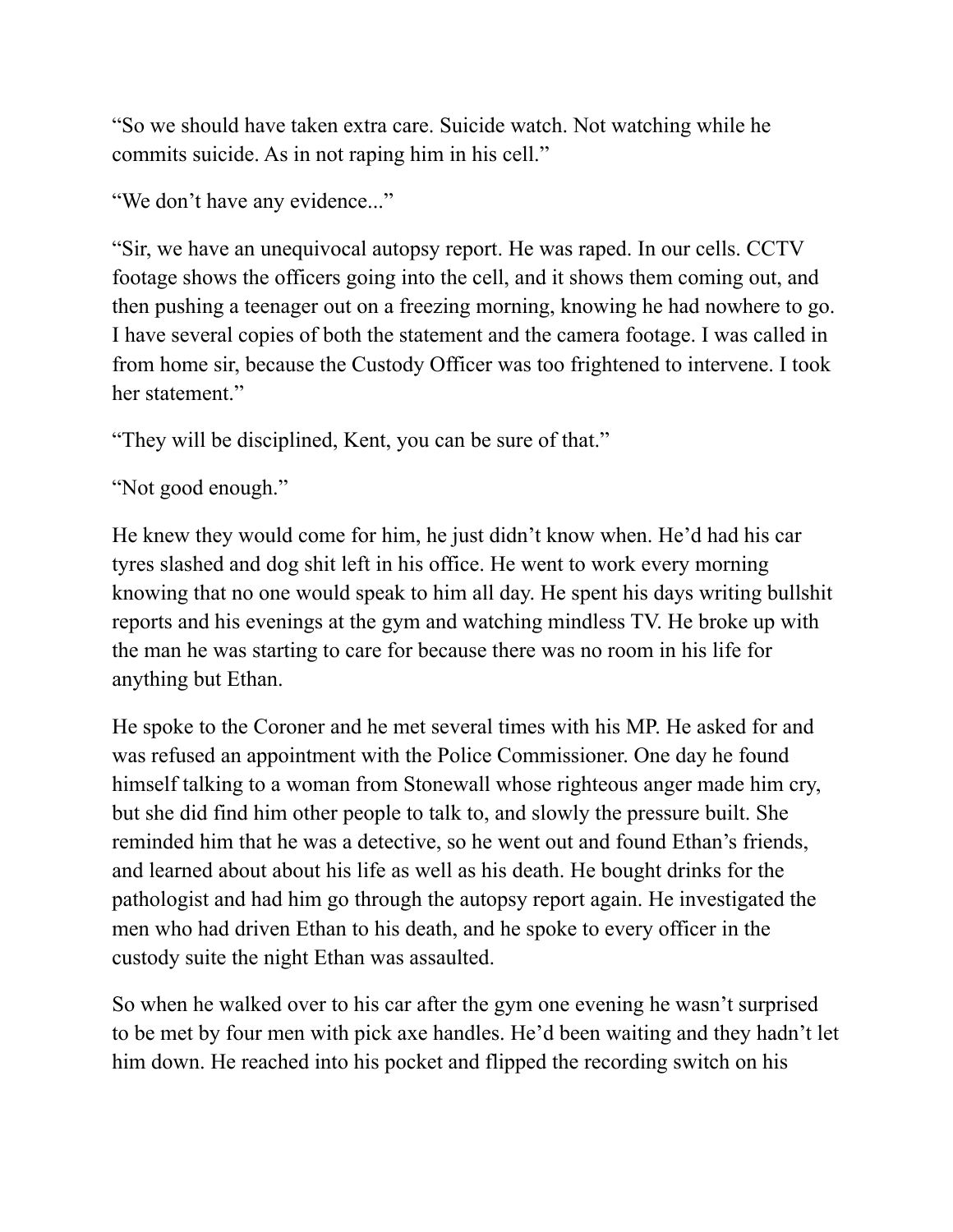phone and the tiny camera on his jacket. All the men were wearing balaclavas and baseball caps, but he recognised two of them easily.

"Protheroe and Jones...I didn't know you had so many friends. That's one each. Boyfriends?"

"Fuck you Kent."

"No thanks, I'll pass." Kent knew that the longer he could keep them talking, the harder it would be for them to hit him. He was past caring about the probability of injury, even death, but he wasn't going to make it easy for them.

"So boys, you killed Ethan Maddocks and now you're upping the stakes?"

"The rent boy killed himself and you know it."

"I think you helped him though Protheroe didn't you? Gave him that last little push? You do know we've got CCTV of you going into the cell? If you wanted to fuck another man, there are plenty of clubs you can go to."

Kent realised he'd gone too far when Protheroe charged him, stick held high. He dodged that blow, and the next, but he wasn't going to be able to dodge them all. The stab vest he'd been wearing for weeks under his leather jacket helped, and so did the hours he spent in the gym. They aimed their weapons at his body, obviously not caring if they broke his bones, but avoiding his head. A warning then, not murder. Though it could easily become murder if he wasn't careful. He had thought that he didn't care, but suddenly he did. He saw a movement in the far corner of the car park so he risked keeping still for long enough to put his hand in this pocket and press the button on the rape alarm.

In the underground car park, the noise was deafening. The four attackers froze, then turned to run. Kent lunged for the nearest figure and brought him crashing to the ground, winded.

"You're nicked mate," he said, reaching for the handcuffs he had in his jacket. Before his hand closed over them, all the lights went out.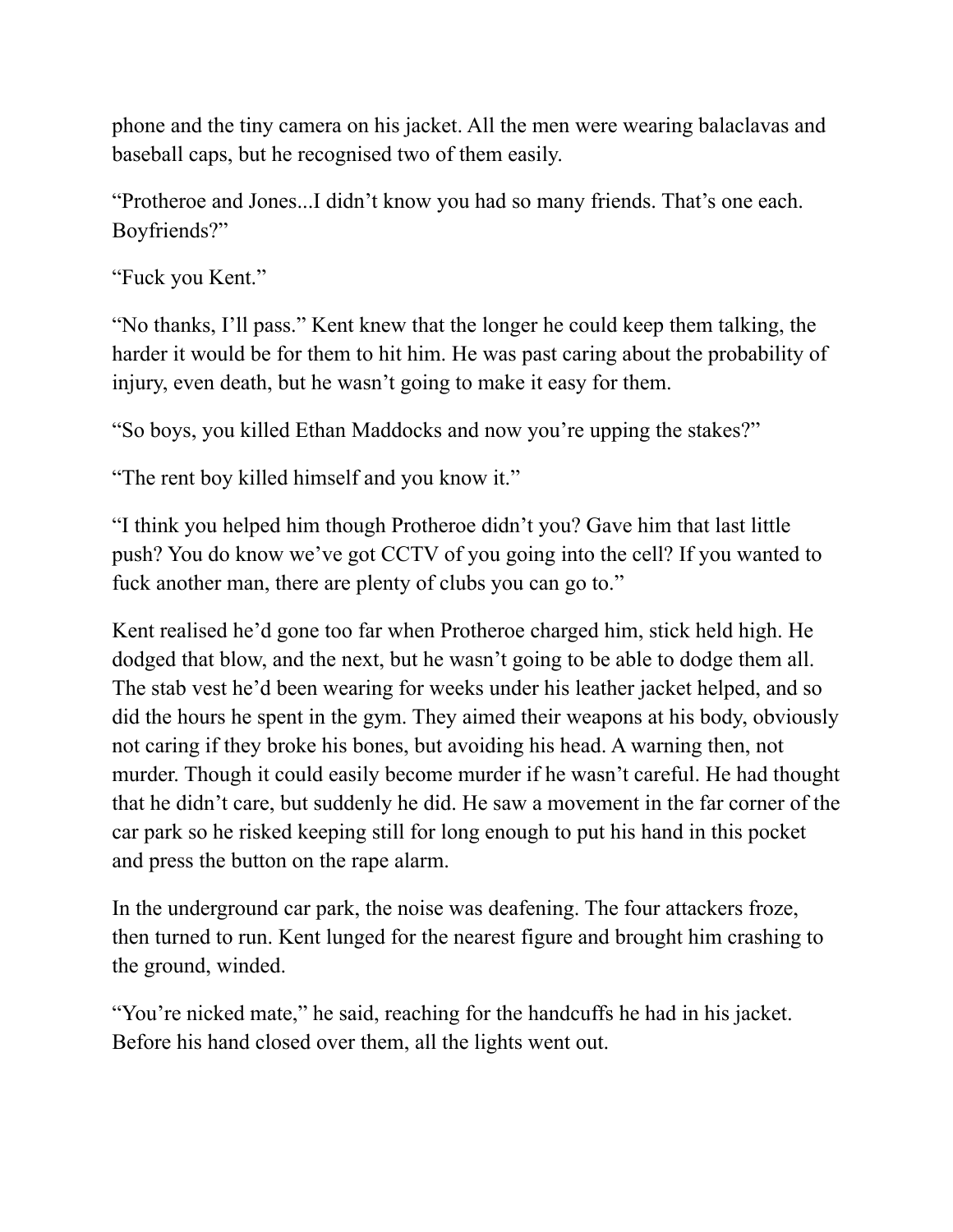He came to inside a kaleidoscope. A kaleidoscope with noise. He threw up as the colours swirled and the world shrieked around him. Then everything went dark again. And silent.

He came to for the second time and it was just white, and painful. A voice said, "you're awake," but he didn't want to be awake when it hurt this much. A soft hand covered his and he thought "that's nice" and also "go away".

The third time he was glad to wake because his dreams had been full of terror. He heard his name being called, and the soft hand touched him again, pulling him into the world. This time he saw a face, a brown face with lovely brown eyes and a big smile. She said "Hi Maldwyn, how're you doing?" He didn't know, but she carried on anyway.

"I'm Amal, and I'm a nurse in the High Dependency Unit. You've got a nasty concussion and a broken wrist. We've been a bit worried about you, but your scans are fine and now you've woken up, I'm going to get the doctor to have a look."

He looked at her and the word hospital floated into his mind. I'm in hospital because those bastards beat me up.

"My things," he said, but he didn't think it came out right.

"Don't worry about trying to talk, it'll come back. Stay here and I'll get the doctor." He wanted to laugh, because where would he go?

In due course, a doctor came, shone a light into his eyes, tested his reflexes and asked who the Prime Minister was.

"You'll be right mate," he said, "I'll let you stay with the lovely Amal today, and maybe tomorrow, and then it's onto the wards for you."

"You're Australian," Mal croaked.

"Be careful mate," the doctor said, "show too much intelligence and I'll have to let the police in."

"I am the police," he said.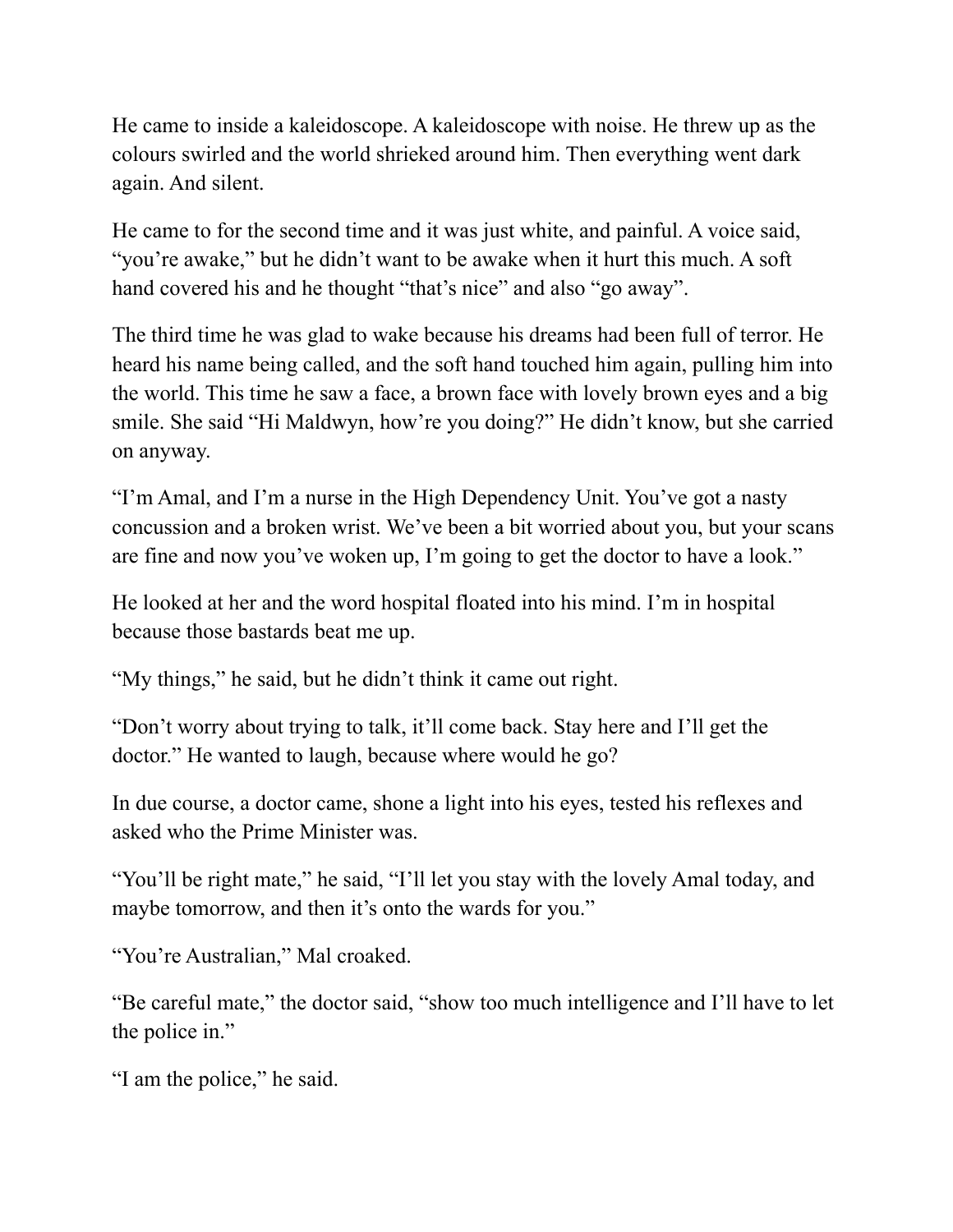"That's what they said. But I don't think you're ready for them yet," and he was gone.

Amal fussed around for a while, taking his blood pressure and adjusting his drip, then she cranked the bed up so that he could see around and rested her hip next to him.

"So Maldwyn, is there someone I can call for you? Family? Girlfriend?"

He shook his head. He thought longingly of Daniel Owen, but he'd burned that bridge months ago. "There's no one."

"There is a policewoman, a Superintendent Something-or-other. She's very keen to see you."

"Stamford-Wallis," he said, "I don't mind seeing her."

"I'll tell her she can come in the morning then. But before I'm letting her in you have to eat something, drink something and pee. Where do you want to start?"

"Tea," he said, "strong with milk and lots of sugar." And when she brought him the tea, he thought that if he ever fell in love with a woman, it would be Amal.

By the morning, he'd passed the three tests and allowed Amal to help him out of bed into an armchair. She told him that the police had taken his clothes, so he was still in hospital issued pyjamas.

"Chief Superintendent Stamford-Wallis is a big noise. I can't see her in pyjamas."

Amal took pity on him and disappeared with Mal's wallet, returning with a packet of black T shirts, underwear, socks and sweatpants, a comb, disposable razors and a toothbrush. Without a blush, she helped him into the shower and then into the clothes.

"But the shaving is up to you."

He held out his hand. "Thank you Amal, really, thank you."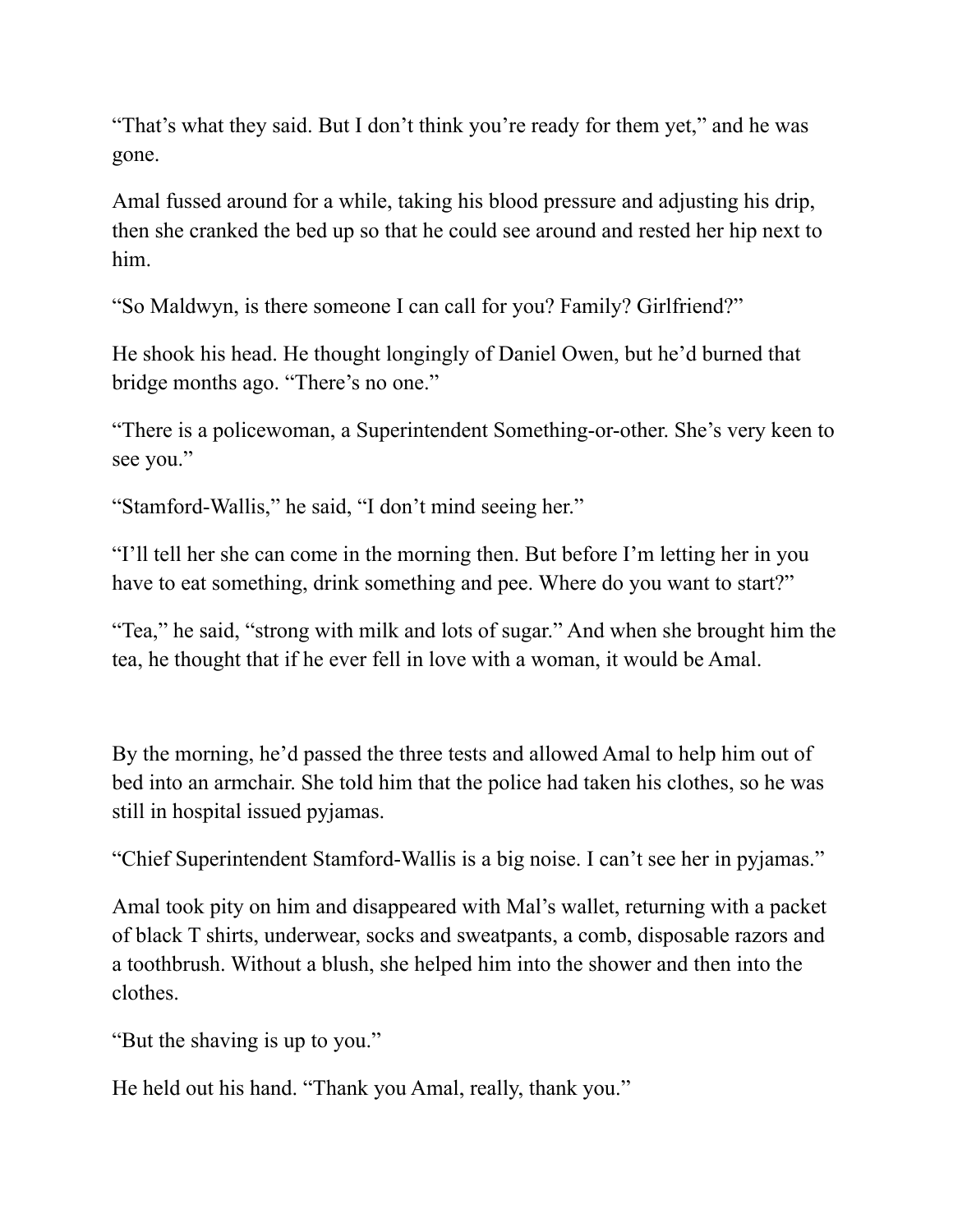She waved him aside and said she'd bring tea when his visitor arrived.

Only his visitor wasn't the person he'd been expecting.

The woman was big breasted and a little plump, with grey hair and a wrinkled face, but her clothes were stylish and her make up flawless. Her eyes were the same dark brown as Mal's own and as she looked at him, they filled with tears.

She put an enormous handbag on the bed and dropped into the visitor's chair, pulling it so that she was in front of him.

"Maldi," she said, "when Huw said you were in hospital I had to see you. To see that you were alright."

Really? You haven't needed to see that I was alright for the last twenty years. But it was complicated, and she was here, and he'd missed her so much.

"Mam," he said, and then he couldn't say any more.

Shirley Kent reached for her son's hand and touched the wrist in its plaster cast. "What did they do to you?"

"It's nothing Mam. Broken wrist and a bit of concussion. How come you're here?"

"I'm not. I'm shopping, so I can't stop long."

"Dad doesn't know." Mal's voice was flat. This wasn't the opening move in a reconciliation with his family. Not that he'd expected that it would be. After all this time, it shouldn't hurt, but it did.

"No love, he doesn't know."

"And you aren't going to tell him."

Mal's mother sighed. She wasn't going to tell him. She wasn't going to risk the rows that would follow, or the gossip and speculation in the village. But she wanted to see her son so she'd lied, and if Mal would let her, she'd keep on lying.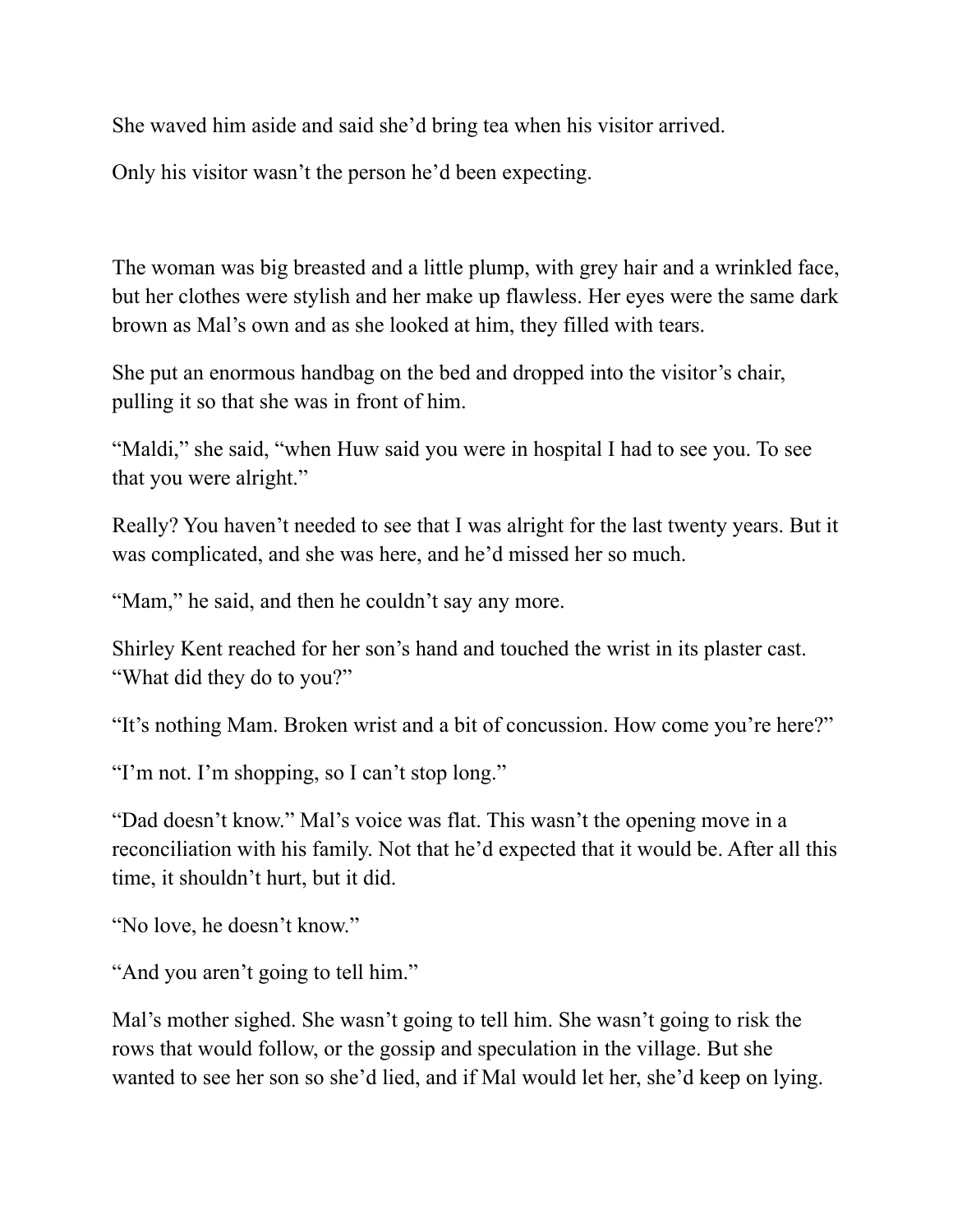"It's been too long Maldi. It's my fault and I'm sorry. I can't make up for it and if you want me to go, then I will."

Did he want her to go?

"Mam, it is what it is. You're here now, and you look just the same as when I last saw you."

"Liar. I'm an old woman. A granny." But she laughed and so did he, and the tension eased, a little.

"I rang you. In London. Just rang the switchboard and asked for you. When you answered I was too much of a coward to speak. Then when you came back here...well I'm sorry to say that your mother was still a coward, but at least I knew you were OK, after you met Huw that time.

"It doesn't matter." It did matter, but he would worry about it later. "Mam, tell me about yourself, and...everyone. Because I don't have long either. My boss is due in twenty minutes."

Twenty minutes wasn't long enough to share the news of twenty years apart, but it was long enough to make a start. Long enough to swap phone numbers and arrange to meet again.

Chief Superintendent Elizabeth Stamford-Wallis was not impressed with the bright orange milky tea that Mal loved, and she looked even more disapproving as he added sugar. Lots of sugar.

"Take me through it," she said, "right from the beginning."

She took notes in tiny writing, and then asked him to go through it all again, and again.

"Have we got enough Ma'am?" he asked.

"We have confessions, and they match what you've told me."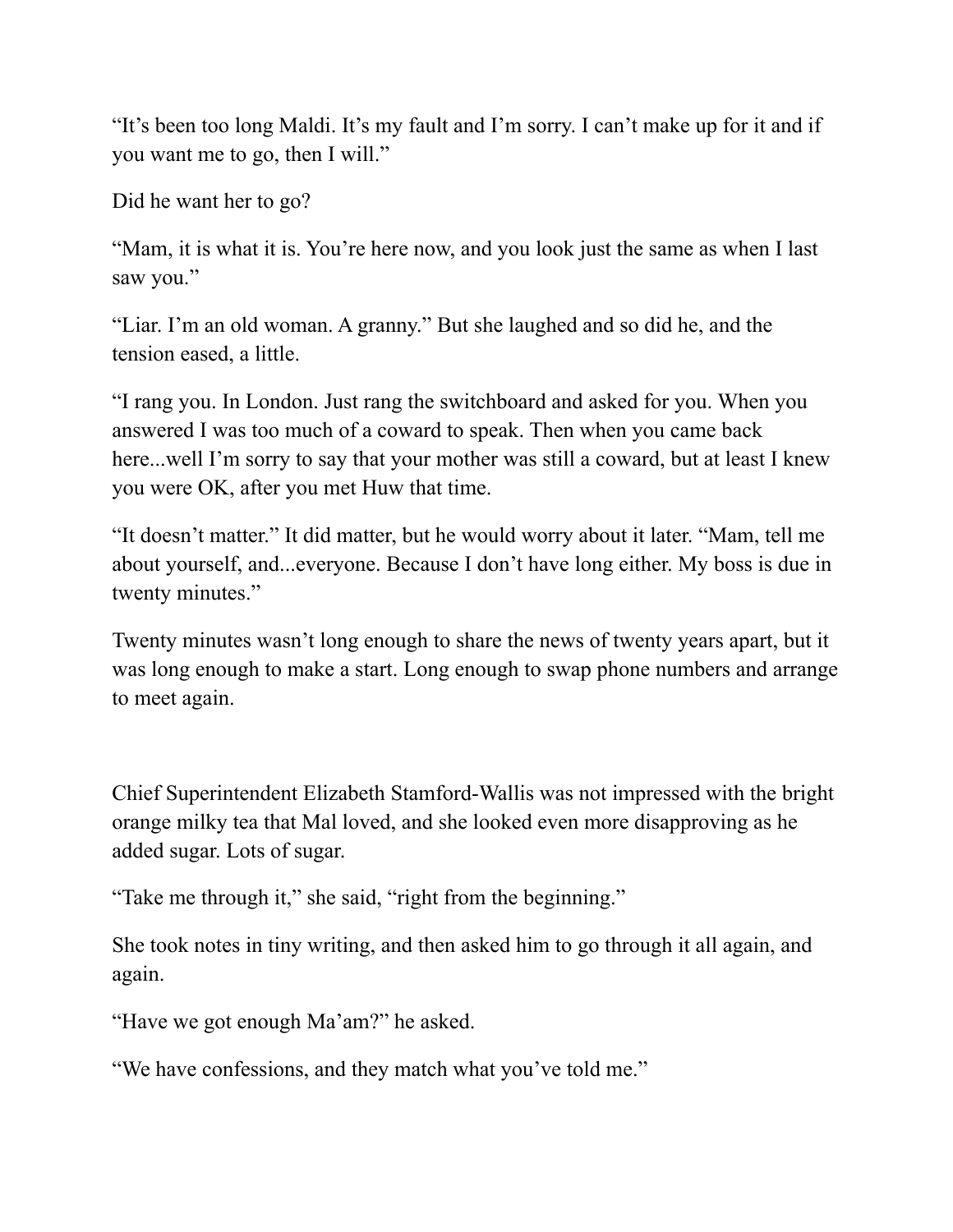"And will the CPS prosecute?"

"Protheroe yes, the others no," she held up her hand before he could speak, "but they've all been suspended and will be sacked. Protheroe has admitted assaulting Ethan Maddocks, and the evidence is clear against him. All four have confessed to attacking you, but if they retract their confessions we may not be able to prove it. It was dark, they had their faces hidden, the voices are indistinct and the only reliable witness is you. Protheroe will go down though. As he should."

Mal recognised that it was the best he could hope for. He didn't want justice for himself, but he wanted it for Ethan. He'd ended his relationship with Daniel because getting justice for Ethan had taken over his life. Now it was over and he didn't know what he was going to do to fill the space. Stamford-Wallis was still talking. He tuned back in.

"I'm sure you realise that you can't continue in Cardiff, or anywhere in Glamorgan police. I don't suppose you want to anyway."

He thought about the sustained hate campaign against him for the past year, all to save a rapist from the consequences of his actions.

"Not really ma'am, no."

"That's what I thought. And I also thought you won't want to think about job applications and so on for a while, so I did some calling round. There's a DCI's job in Clwyd, Melin Tywyll. The DI has been Acting DCI, but he can wait a bit longer. Low crime in the grand scheme of things, but plenty of drugs creeping out of the north west. You could make a difference. Take a month to get your health back, maybe a week in the sun somewhere and get started. What do you think?"

What he thought was that he wasn't being offered a choice. Or rather the choice was take this job or resign. Except that he was being offered Daniel's job, the job Daniel had been doing, and had wanted, and deserved. He had already hurt Daniel by pushing him away in favour of Ethan. Now he could hurt him even more or say goodbye to his career. But at the back of his mind a little voice whispered that if he took the job, he'd be working with Daniel again...seeing Daniel again...